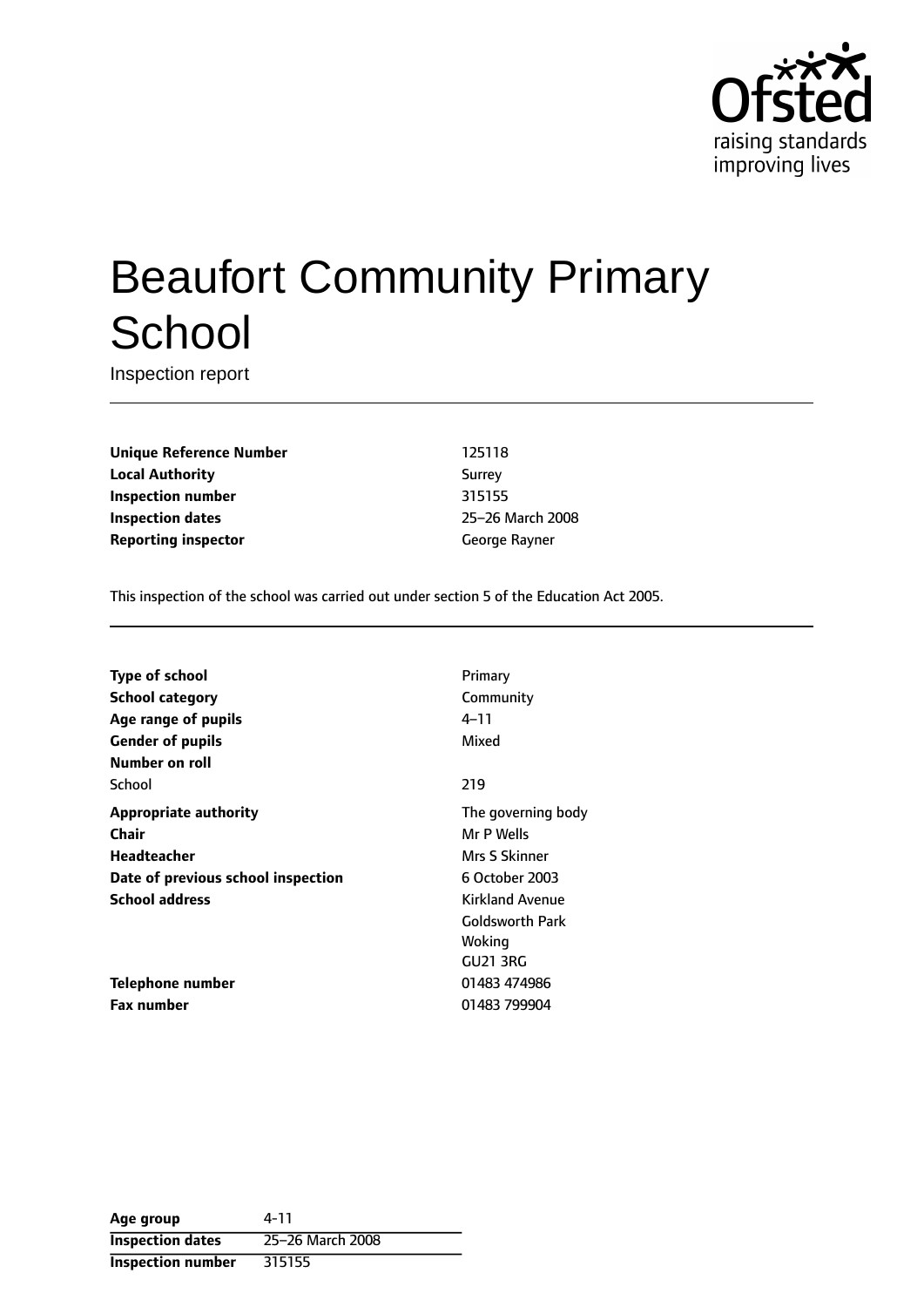.

© Crown copyright 2008

#### Website: www.ofsted.gov.uk

This document may be reproduced in whole or in part for non-commercial educational purposes, provided that the information quoted is reproduced without adaptation and the source and date of publication are stated.

Further copies of this report are obtainable from the school. Under the Education Act 2005, the school must provide a copy of this report free of charge to certain categories of people. A charge not exceeding the full cost of reproduction may be made for any other copies supplied.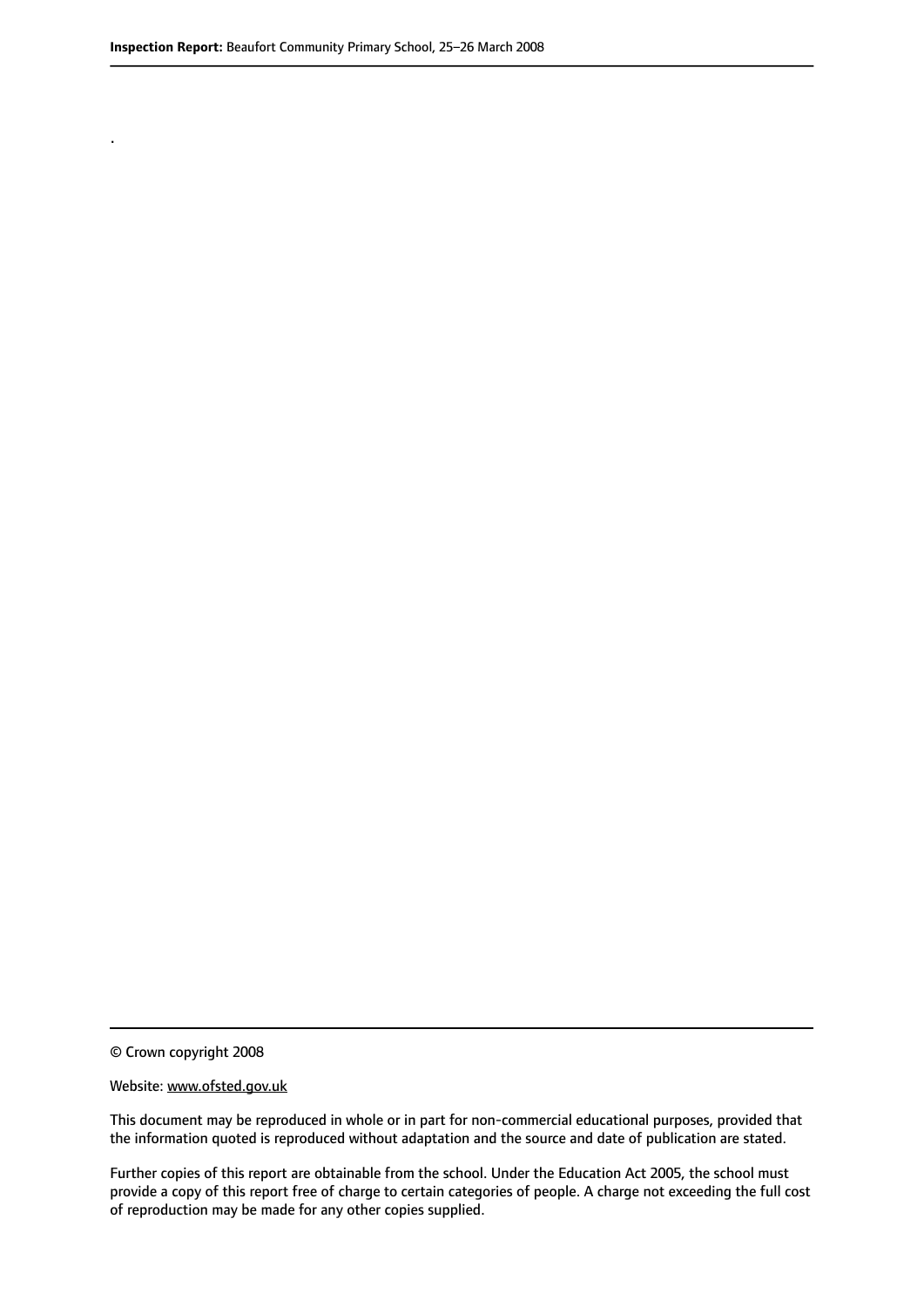# **Introduction**

The inspection was carried out by two Additional Inspectors.

## **Description of the school**

Although this school is only slightly smaller than most primary schools, its numbers have fallen significantly since the last inspection, due to local demographic changes. About three quarters of the pupils have White British heritage and very few are at an early stage of learning to speak English. An above average proportion of pupils have learning difficulties and disabilities. The most prominent difficulty is in learning to communicate, especially by writing, and there is also an above average proportion of pupils with Asperger's syndrome. The headteacher took up her post at the start of the current term and the other two members of the senior team were appointed at the start of the previous term.

## **Key for inspection grades**

| Grade 1 | Outstanding  |
|---------|--------------|
| Grade 2 | Good         |
| Grade 3 | Satisfactory |
| Grade 4 | Inadequate   |
|         |              |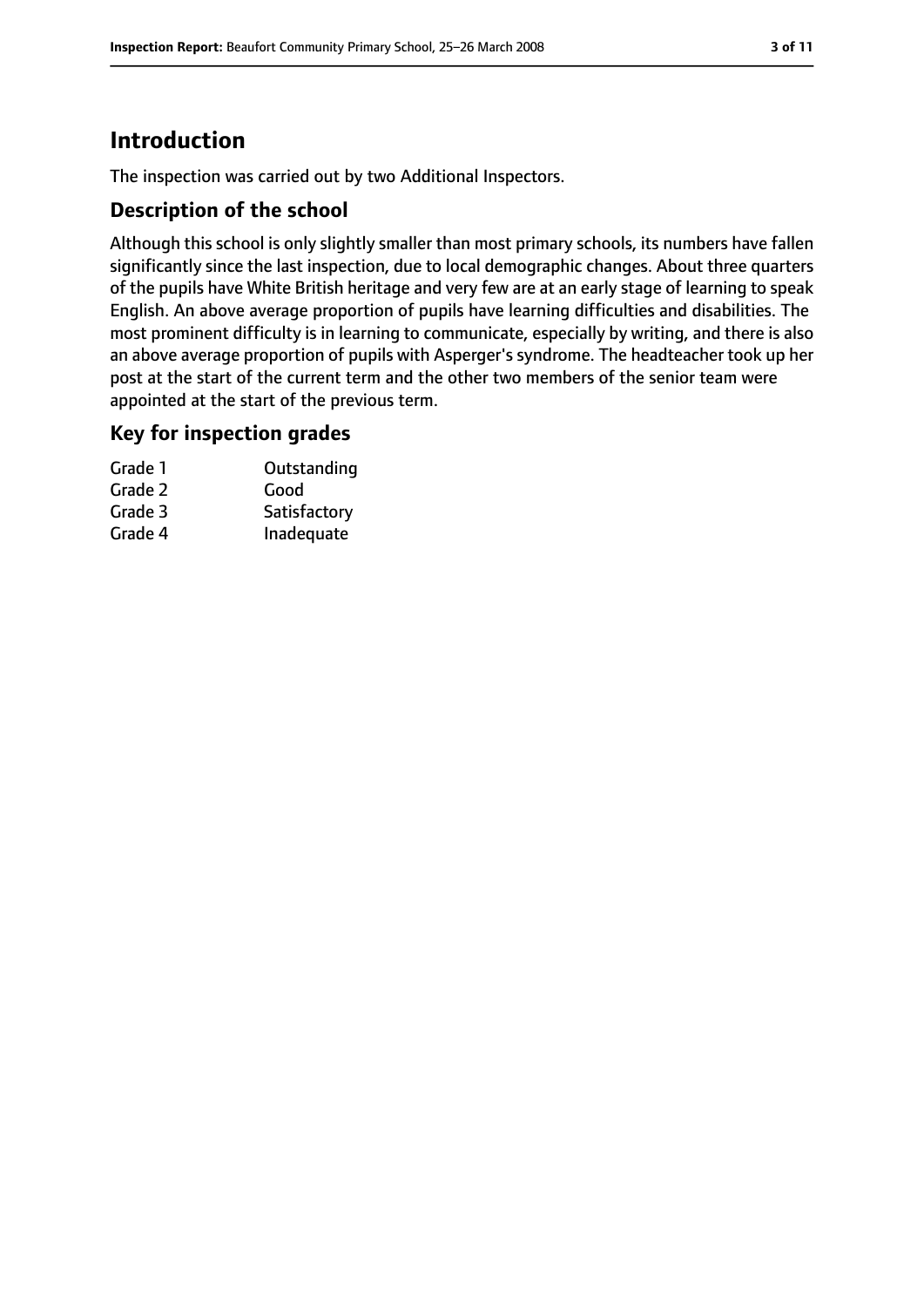# **Overall effectiveness of the school**

#### **Grade: 3**

This is a satisfactory school. Many parents commented that, recently, the school has begun to show significant improvement. Several said that misbehaviour had previously often impeded progress, but that now teachers are making pupils more aware of what is expected of them, and are better at monitoring and dealing with misbehaviour. Inspection confirmed that in most classes, pupils behave well and work hard. In a few lessons, however, the misbehaviour of a minority continues to impede progress.

While standards are below average in Year 6, the impact of measures to improve teaching and learning is being seen in accelerating progress. This is shown in the school's assessment records, and is confirmed by lesson observations and pupils' work. The impact of improvement work is most clear in English, where progressis accelerating most rapidly. As a result, increasing numbers of pupils are reaching expected standards by Year 6. Whilst satisfactory, progress is slower, and standards are lower, in mathematics. Until recently, progress in mathematics was insufficient in some classes, but it is now adequate throughout the school. This has been secured by improving teaching and learning, so that almost all lessons are now at least satisfactory. Teachers have not previously provided enough opportunities for pupils to learn to use their mathematics skills to solve problems independently. The increased opportunities are contributing to pupils' accelerated progress. In all subjects, an increasing number of lessons is good, but inconsistencies still remain, so that, overall, the quality of teaching and learning is satisfactory. Teachers are improving the way in which they use assessment to plan appropriate challenges for all pupils and to ensure that all are making the progress that they should be. This is better in some year groups than others, however.

Leadership and management are satisfactory. There are emerging strengths. The headteacher has quickly identified the school's strengths and weaknesses. She is providing a clear direction for her colleagues, with a strong emphasis on making all pupils feel welcome and able to do their best. At the same time, she is ensuring that staff feel that their ideas are valued, and this is contributing to strong unity of purpose. The impact of improvement work is becoming clear, for example, in better behaviour and progress, particularly in English. While these signs are recent, the track record and clear focus demonstrate a satisfactory capacity for improvement.

## **Effectiveness of the Foundation Stage**

#### **Grade: 3**

Children make a satisfactory start in Foundation Stage. In most years they enter Reception with knowledge and skills generally below expected levels for their age. Children quickly learn to play together constructively, for example, in the role of firefighters. Early literacy skills develop satisfactorily through activities that show children how to recognize words and talk together. The adults use the outside area effectively. They do this, for example to develop children's movement and balance skills on small vehicles and by developing their understanding of the outdoor environment by planting seeds and watching the plants grow. Children play some imaginative games, enjoying finding and identifying mathematical shapes hidden in sand. Occasionally, activities have less purpose as, for example, when children are not sure about why they are making paintings. The recently appointed leadership is developing well with effective advisory support, arranged by the local authority. Well focused improvement strategies are being put into place and the impact is starting to be seen. In previous years, assessment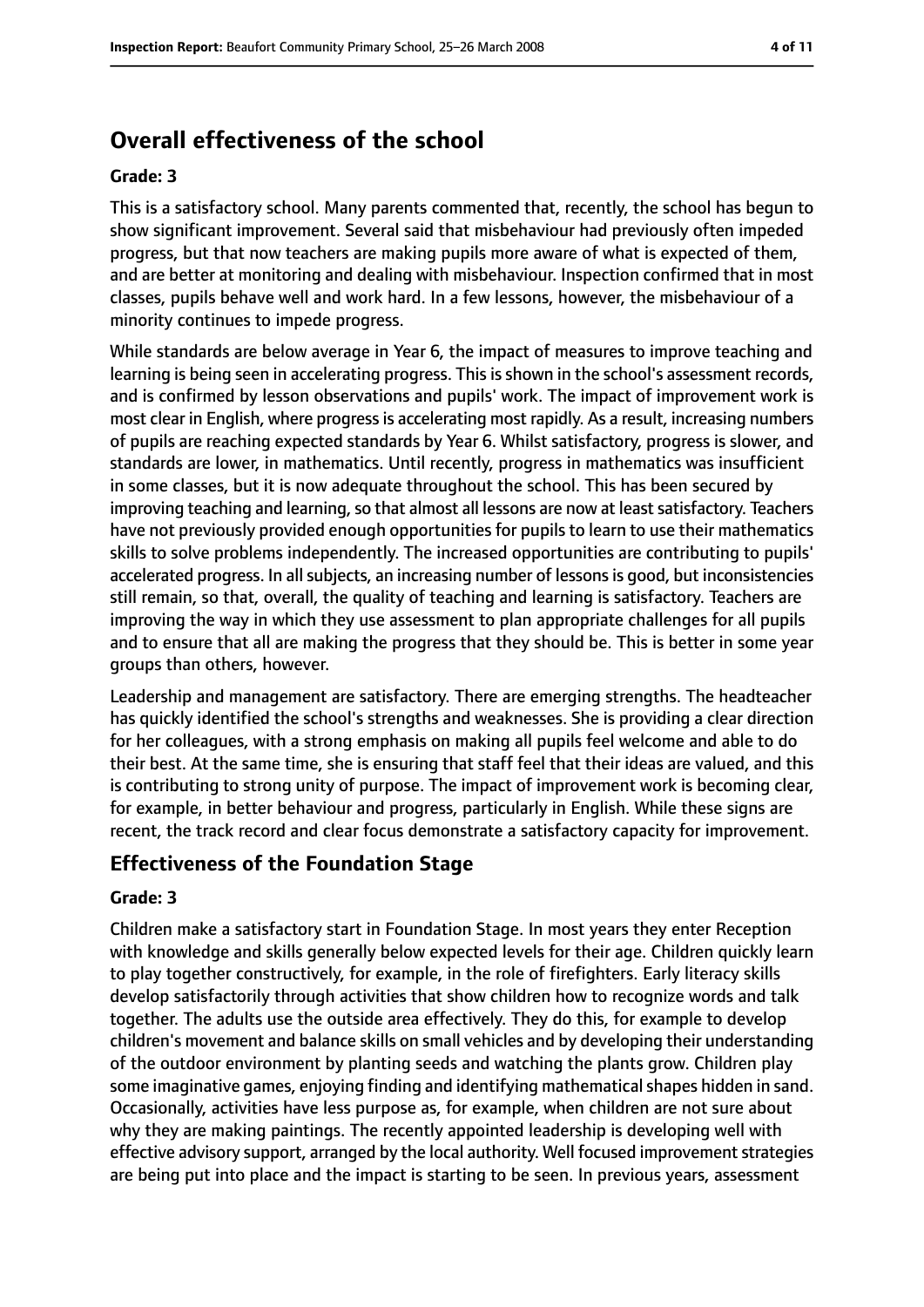has not always given a clear picture of children's starting points and progress. New systems are beginning to help the staff to do this well.

## **What the school should do to improve further**

- Improve standards and achievement in mathematics to match the recent acceleration in English.
- Make teaching and learning more consistent, particularly in using assessment to plan appropriate challenges for all pupils and check their progress.
- Improve the behaviour of the minority of pupils whose misbehaviour sometimes slows the progress of themselves and others.

A small proportion of the schools whose overall effectiveness is judged satisfactory but which have areas of underperformance will receive a monitoring visit by an Ofsted inspector before their next section 5 inspection.

# **Achievement and standards**

#### **Grade: 3**

Although pupils' standards are below average in Year 6, they make satisfactory progress from their starting points. An increasing number of pupils is making good progress and developing the expected reading and writing skills, so that English standards are now only slightly below average. Because their needs are identified carefully, and they are given effective additional help, the pupils who have additional difficulties in learning to write make as much progress as their classmates. While satisfactory, progress is slowest in mathematics and standards remain significantly below average. Many pupils have weaknesses in basic skills, such as multiplication and division. Recent work shows that this is improving, although many pupils do not use their skills well to solve problems independently. Although higher than in mathematics, standards in science are also below average. Pupils have limited ability to find things out for themselves by carrying out their own investigations.

# **Personal development and well-being**

#### **Grade: 3**

Pupils' personal development and well-being, including their spiritual, moral, social and cultural development, are satisfactory. Pupils are pleased that, while misbehaviour still affects progress in a few lessons, this is improving. They like the recently introduced moral and social codes, because these let them know what is expected of them. Attendance, which was below average, has also improved this year to return to an average level. Pupils like school, on the whole, but some older ones say they do not enjoy all lessons. They say that they are starting to enjoy mathematics more now they are learning to apply it to their life outside school. Pupils know how to keep fit and healthy through diet and activity, but several do not take the opportunity for morning exercises. Pupils feel safe in school and know who to talk to if something worries them. Pupils have positive attitudes to cultural diversity. They say, 'It doesn't matter what you believe as long as you are nice. We like everybody the way they are'. The school council has had some success in bringing about improvements to the playground and library, and members are now preparing for 'Fun Friday' to raise money for a local hospice. Pupils develop skills in their key subjects satisfactorily to prepare them for their future lives.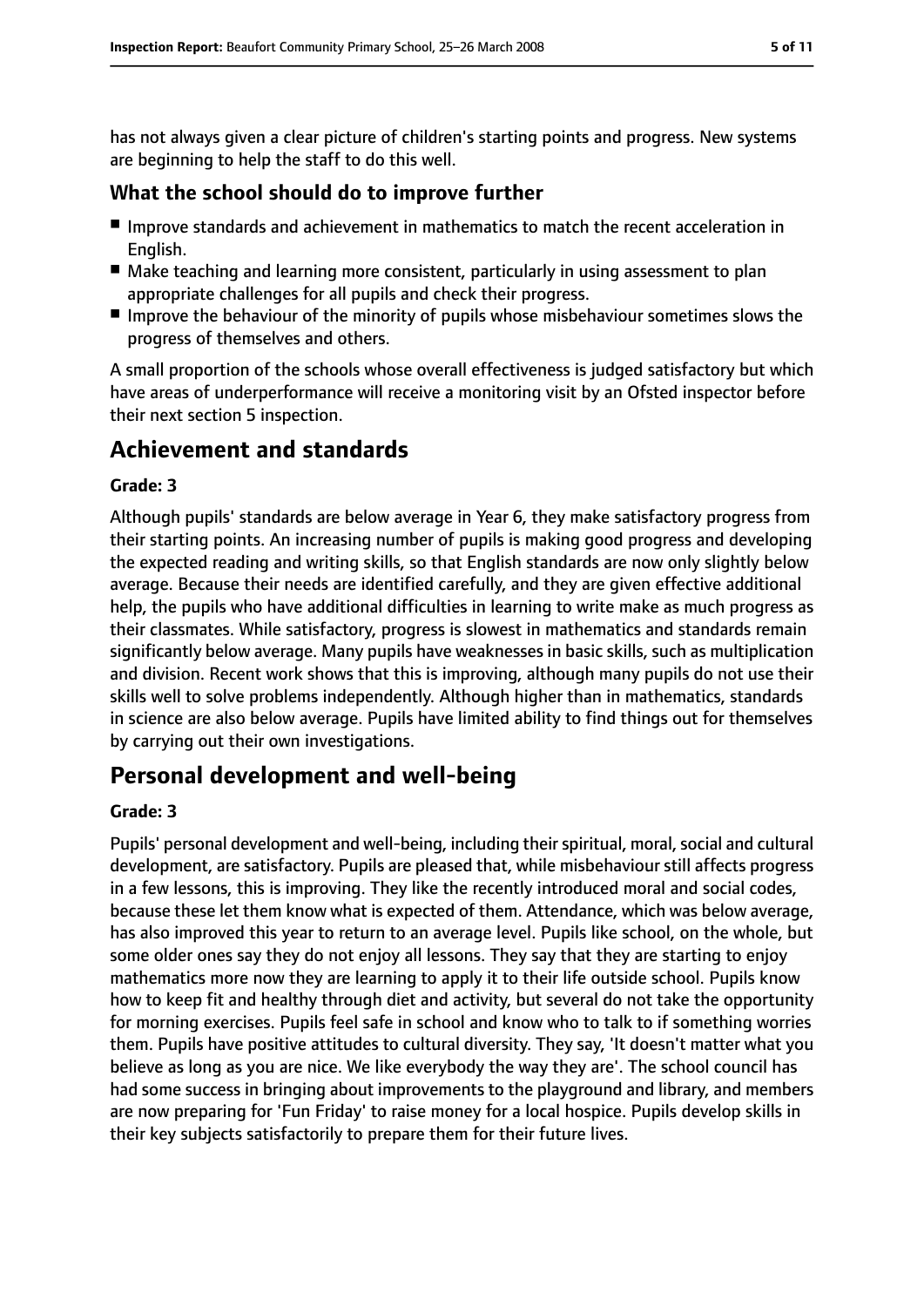# **Quality of provision**

# **Teaching and learning**

#### **Grade: 3**

In most lessons, teachers manage pupils' activities carefully, so that they stay focused on their work. In a few lessons, teachers are not alert or assertive enough, so that lack of effort and misbehaviour continuesto reduce progress on occasions. Teachers and teaching assistants work together effectively to give additional help to those who need this to keep up with the pace of work. Teachers are becoming increasingly successful in planning interesting activities that engage pupils' interest. This was seen in a mathematics lesson, where pupils enjoyed hearing about their teacher's intended holiday and making calculations to help him in his planning. Often however, while satisfactory, activities are less exciting because teachers stick to work set out in textbooks, or spend too long on some activities. When marking books, teachers often give pupils helpful tips for improving their work. In some years, they are starting to use assessment well to plan appropriate challenges for all pupils and to check that they are making the expected progress. This is not as strong in all years, however.

## **Curriculum and other activities**

#### **Grade: 3**

The satisfactory curriculum provides appropriate opportunities for pupils to learn the required subjects. The school's good computer provision is used effectively for pupils to develop their information and communication technology skills. There are good opportunities for pupils to use computers to enhance their work in some subjects, particularly mathematics, but these are not widespread enough. Pupils do not currently have an opportunity to learn a foreign language and the school is exploring ways to provide this. Links between subjects, to provide motivating opportunities for carrying out 'real' tasks, are also limited. Plans are developing well to tackle this, beginning next term with linked activities on Chinese themes. A sound personal and social education programme helps pupils to understand their rights and responsibilities. There is a satisfactory range of extra curricular activities and most are well attended. The school succeeds in ensuring that trips are open to all. Staff give extra support to pupils who might have particular difficulty in being away from home, to make sure that they can enjoy the residential visit.

# **Care, guidance and support**

#### **Grade: 3**

Care, guidance and support are satisfactory. Pastoral care is good. The school provides a safe environment, so that pupils feel secure. Procedures for child protection are well organized and implemented diligently. There is good support for pupils with Asperger's syndrome and their parents, so that they are fully involved in all activities. The school makes appropriate use of specialist outside agencies to add to the care it gives. Systems for providing academic guidance are currently being improved. They are beginning to be used well to track pupils' progress and quickly help those who are falling behind their expected progress. Some parents commented on how well their children have caught up in the recently introduced 'booster' classes. However, while the impact of improvements is particularly clear in Reception and Years 2 and 6, it is not yet consistently so in the other years.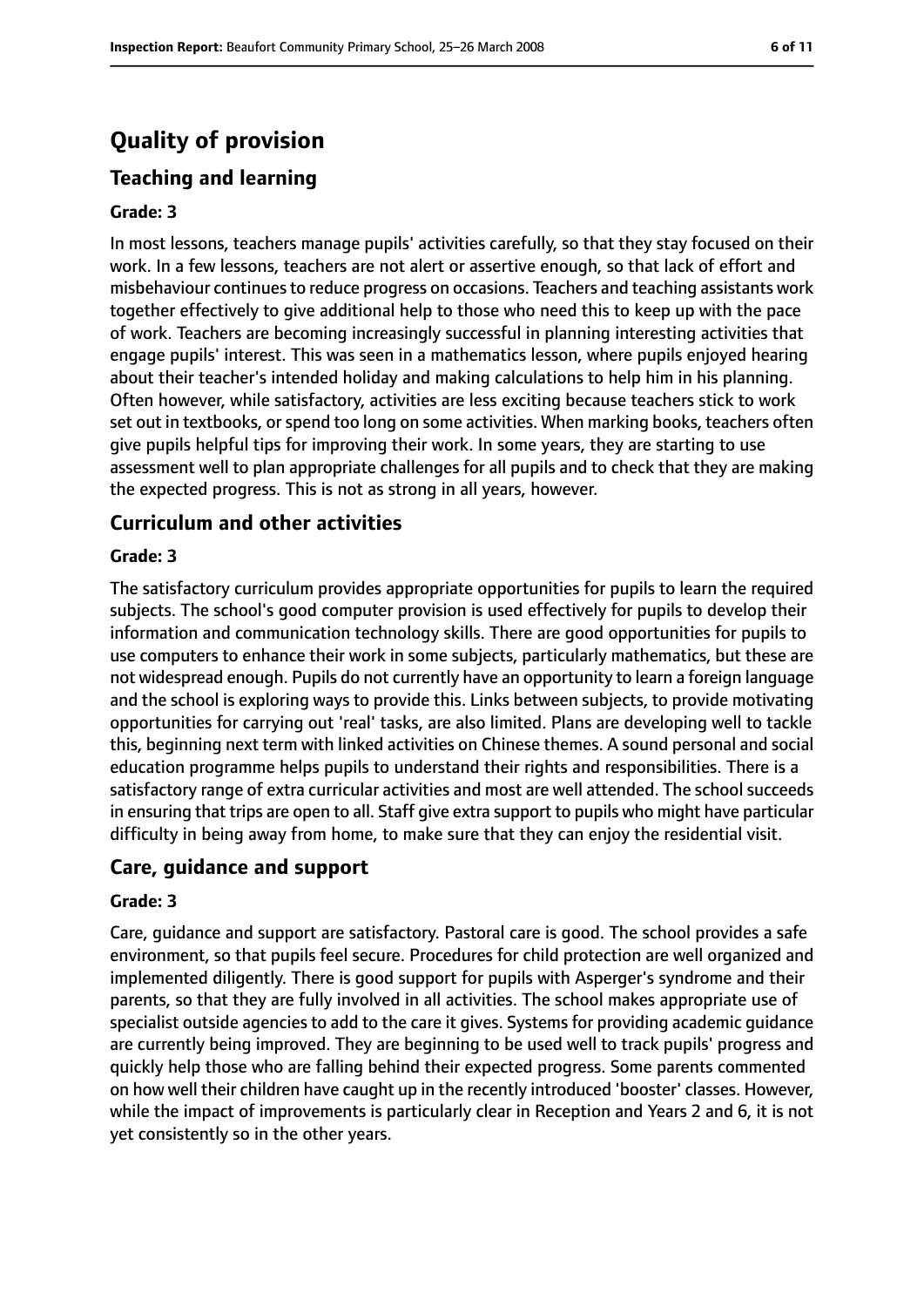# **Leadership and management**

#### **Grade: 3**

The members of the senior team have quickly understood their own roles and are rapidly developing into a cohesive unit. With substantial support from local authority advisers, the school has developed effective self-evaluation processes. These are giving it an accurate view of the areas that it needs to improve and beginning to show impact on pupils' personal development and achievement. Governors are working effectively to improve their ability to monitor the school's work, and are becoming increasingly able to challenge when necessary. The leaders recognise that some systems, while improving, are not yet fully developed, so that, for example, the quality of tracking and its use to guide and support pupils are less effective in some years than others.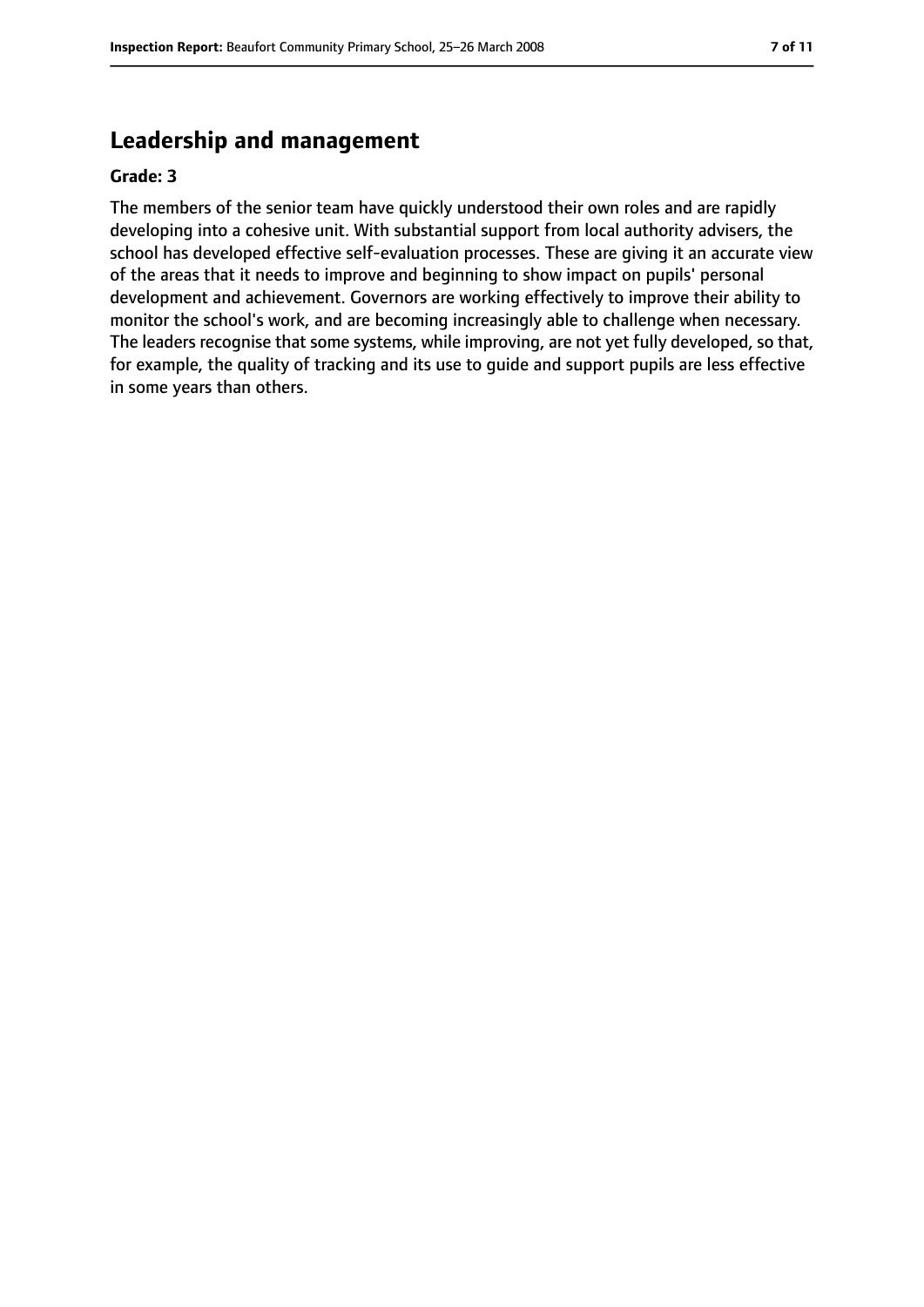**Any complaints about the inspection or the report should be made following the procedures set out in the guidance 'Complaints about school inspection', which is available from Ofsted's website: www.ofsted.gov.uk.**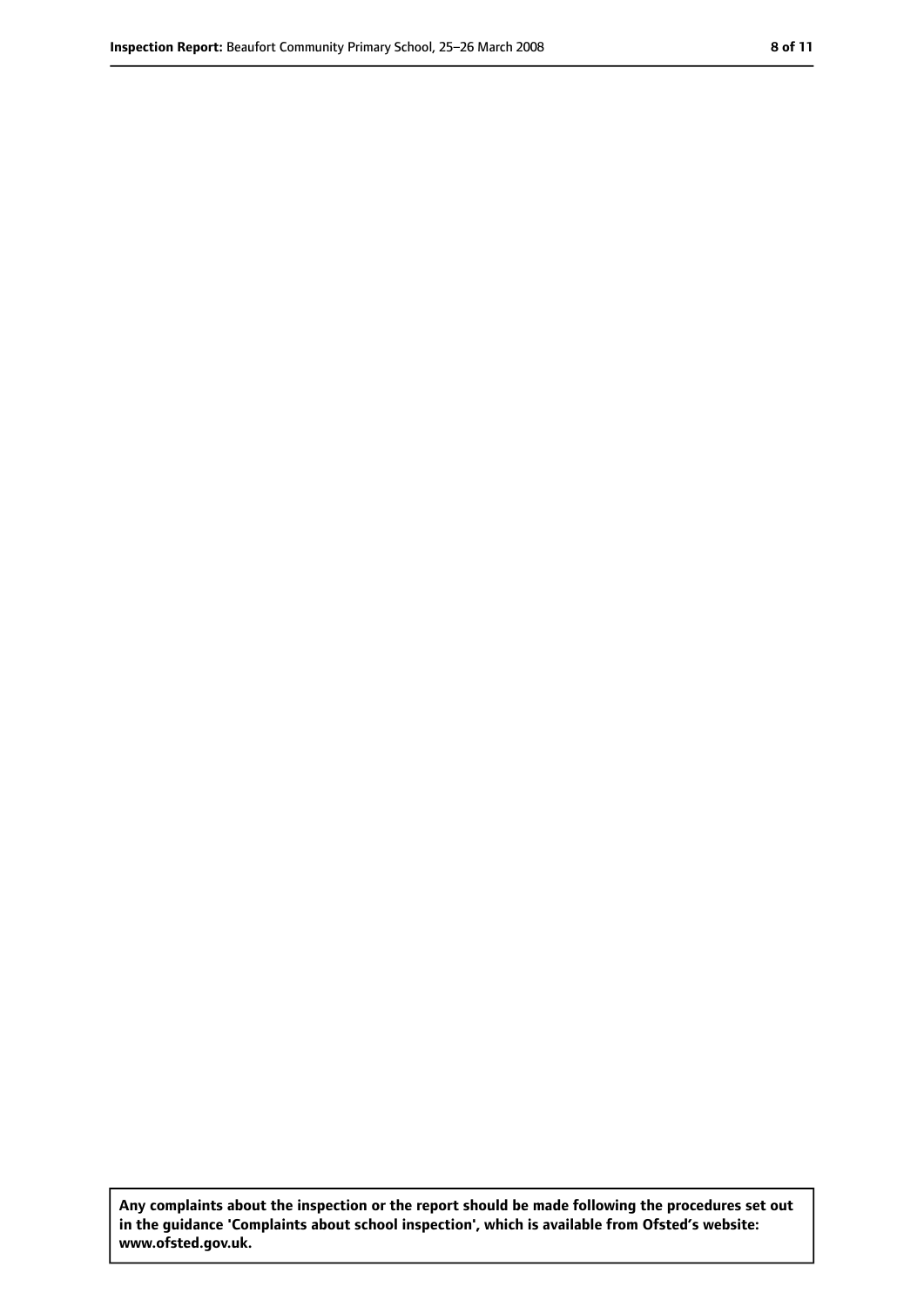# **Inspection judgements**

| $^{\backprime}$ Key to judgements: grade 1 is outstanding, grade 2 good, grade 3 satisfactory, and | School         |
|----------------------------------------------------------------------------------------------------|----------------|
| arade 4 inadequate                                                                                 | <b>Overall</b> |

# **Overall effectiveness**

| How effective, efficient and inclusive is the provision of education, integrated<br>care and any extended services in meeting the needs of learners? |     |
|------------------------------------------------------------------------------------------------------------------------------------------------------|-----|
| Effective steps have been taken to promote improvement since the last<br>inspection                                                                  | Yes |
| How well does the school work in partnership with others to promote learners'<br>well-being?                                                         |     |
| The effectiveness of the Foundation Stage                                                                                                            |     |
| The capacity to make any necessary improvements                                                                                                      |     |

## **Achievement and standards**

| How well do learners achieve?                                                                               |  |
|-------------------------------------------------------------------------------------------------------------|--|
| The standards <sup>1</sup> reached by learners                                                              |  |
| How well learners make progress, taking account of any significant variations between<br>groups of learners |  |
| How well learners with learning difficulties and disabilities make progress                                 |  |

## **Personal development and well-being**

| How good is the overall personal development and well-being of the<br>learners?                                  |  |
|------------------------------------------------------------------------------------------------------------------|--|
| The extent of learners' spiritual, moral, social and cultural development                                        |  |
| The extent to which learners adopt healthy lifestyles                                                            |  |
| The extent to which learners adopt safe practices                                                                |  |
| How well learners enjoy their education                                                                          |  |
| The attendance of learners                                                                                       |  |
| The behaviour of learners                                                                                        |  |
| The extent to which learners make a positive contribution to the community                                       |  |
| How well learners develop workplace and other skills that will contribute to<br>their future economic well-being |  |

# **The quality of provision**

| How effective are teaching and learning in meeting the full range of the<br>learners' needs?          |  |
|-------------------------------------------------------------------------------------------------------|--|
| How well do the curriculum and other activities meet the range of needs<br>and interests of learners? |  |
| How well are learners cared for, guided and supported?                                                |  |

 $^1$  Grade 1 - Exceptionally and consistently high; Grade 2 - Generally above average with none significantly below average; Grade 3 - Broadly average to below average; Grade 4 - Exceptionally low.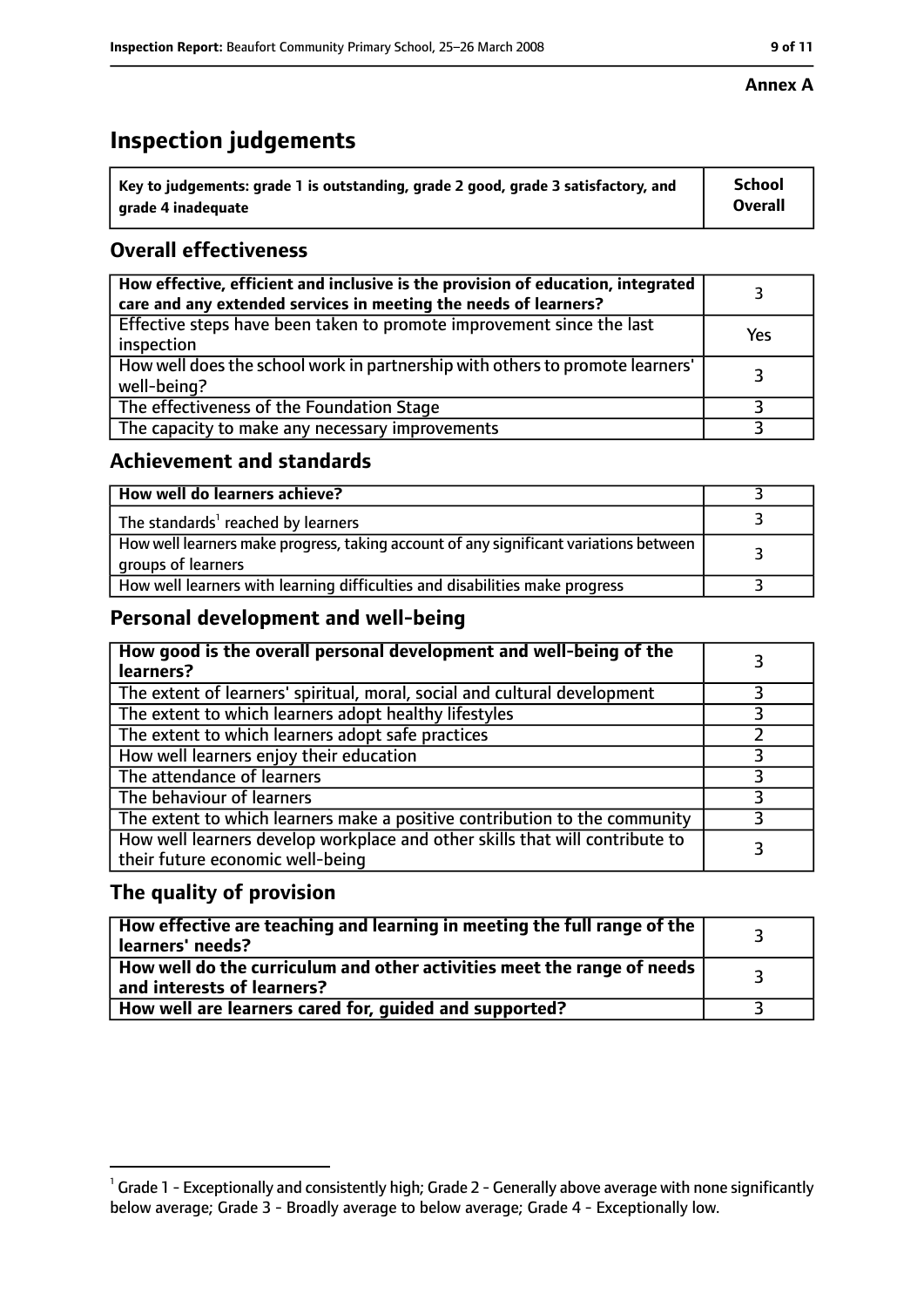#### **Annex A**

# **Leadership and management**

| How effective are leadership and management in raising achievement<br>and supporting all learners?                                              |     |
|-------------------------------------------------------------------------------------------------------------------------------------------------|-----|
| How effectively leaders and managers at all levels set clear direction leading<br>to improvement and promote high quality of care and education |     |
| How effectively leaders and managers use challenging targets to raise standards                                                                 | 3   |
| The effectiveness of the school's self-evaluation                                                                                               | 3   |
| How well equality of opportunity is promoted and discrimination tackled so<br>that all learners achieve as well as they can                     |     |
| How effectively and efficiently resources, including staff, are deployed to<br>achieve value for money                                          | 3   |
| The extent to which governors and other supervisory boards discharge their<br>responsibilities                                                  |     |
| Do procedures for safequarding learners meet current government<br>requirements?                                                                | Yes |
| Does this school require special measures?                                                                                                      | No  |
| Does this school require a notice to improve?                                                                                                   | No  |